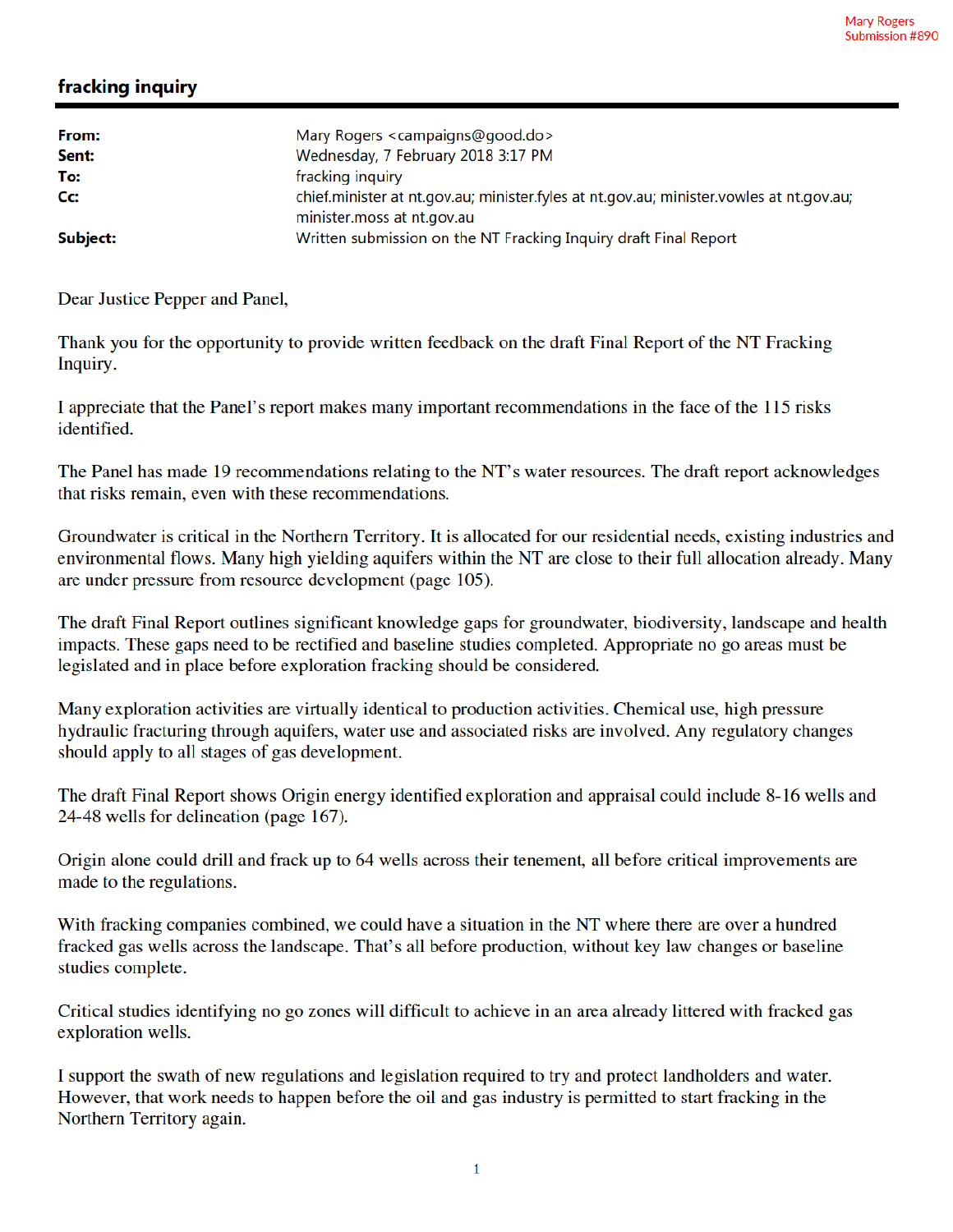The below critical recommendations must be improved and work completed BEFORE EXPLORATION fracking takes place.

Recommendation 5.1 (Enforceable code of practice for abandonment of onshore gas wells)

Recommendation 5.6 (Wastewater management framework)

Recommendation 7.1 (Water Act amended for shale extraction licence and payment for water)

Recommendation 7.4 (Strategic regional environmental and baseline assessment (SREBA), including a regional groundwater model, be developed and undertaken)

Recommendation 8.4 (Fire management plan and 10 year baseline assessment)

Recommendation 9.2 (Code of practice be developed and implemented for monitoring, detection and reporting of methane emissions)

Recommendation 10.1 (Human Health Risk Assessment prepared and approved)

Recommendation 12.11 (Social impact management plan) This recommendation should also be extended to allow for the legal right to say 'no' to fracking.

Recommendation 14.1 (Design and implement a full cost recovery system for fracking regulation)

Recommendation 14.16 (Legislation to regulate seismic surveys, drilling, hydraulic fracturing, and well abandonment)

Recommendation 14.18 (Fit and proper person test)

Recommendation 15.1 (Strategic regional environmental and baseline assessment (SREBA) undertaken and no go zones implemented)

In the NT there is a saying, "Once you frack you can't go back." Exploration fracking is no different. The studies, legal improvements and no-go zones suggested by the panel are critical. They must be actioned before any further fracking exploration.

Let's not wait until the production phase to put in place critical new regulations and laws. We must avoid delays to the protection of the Northern Territory's water, landscapes and people.

Thank you for considering my feedback on this critical matter for the future of the Northern Territory. World to run out of water in 50 years. THE world will begin to run out of fresh water by 2050 because of the expected population growth to 9.3 billion, the UN Population Fund said last week.Nov 14, 2001. Fracking directly impacts our precious water tables. For fracking to be allowed is downright dangerous and a willfull denial of empirical science.

Yours sincerely, Mary Rogers Coburg, Victoria, 3058, Australia

This email was sent by Mary Rogers via Do Gooder, a website that allows<br>people to contact you regarding issues they consider important. In accordance with web protocol FC 3834 we have set the FROM field of this email to our generic no-reply address at campaigns@good.do, however Mary provided an email address which we included in the REPLY-TO field.